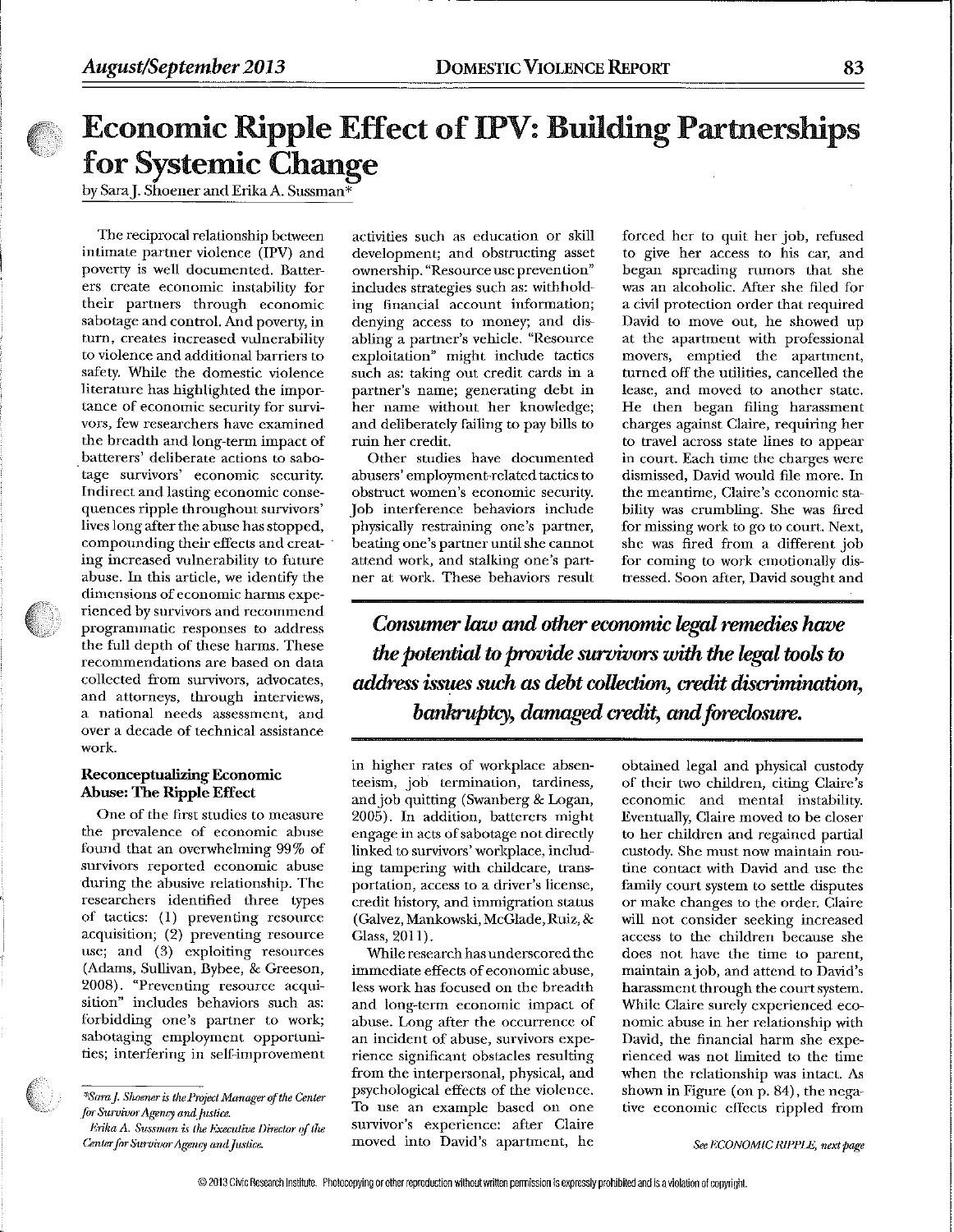

the relationship, through Claire's immediate and short-term experiences after leaving, into her longterm life trajectory.

## **Consumer Law to Address the Ripple Effect**

While the domestic violence movement has engaged in critical economic justice work, efforts historically have focused upon identifying ways to maximize survivors' future income through programs such as job and financial literacy training. Less effort has been dedicated to remedying survivors' accrued economic damage, minimizing their expenses, and protecting their current assets. Consumer law does just that. Consumer law and other economic legal remedies have the potential to provide survivors with the legal tools to address issues such as debt collection, credit discrimination, bankruptcy, damaged credit, and foreclosure. In this respect, civil attorneys and advocates are well situated to address the substantial economic harms faced by survivors. To illustrate: Lisa owed over \$10,000 to three credit card companies for purchases that were made by her abusive partner without her knowledge. After months of harassment by debt collection agencies, Lisa's attorney stopped the harassment and defended her property against seizure in a debt collection suit brought by creditors. A different survivor, Jamie, was forced to sign fraudulent tax returns by her partner. With the help of an attorney, Jamie filed for "innocent spouse relief," a remedy permitted by the tax code. Still another survivor, Lucy, learned that her partner routinely stole mortgage checks on their jointly owned home. Her attorney defended her in a foreclosure action, enabling her to remain in her home, safe from her partner's abuse. For Lisa, Jamie, and Lucy, seeking public assistance or a higher salary would not have facilitated their long-term physical and economic safety. Remedying the economic abuse that had already occurred and continued to cause harm was central to restoring each survivor's stability.

For consumer rights advocacy to meet the complex needs of survivors living in poverty, more than a simple application of consumer law is required. Domestic violence and consumer advocates must reconsider the way they do their work. Traditionally, domestic violence advocates focused their efforts on survivors' immediate physical safety needs. However, they can provide more comprehensive advocacy by including survivors' economic needs. First, lawyers and advocates can integrate economic and consumer rights considerations into the advocacy tools they already employ. For example, family lawyers may seek economic relief in their requests for protection orders (Sussman, 2006). Second, advocates can become more familiar with underutilized consumer law remedies, thereby expanding survivors' economic justice toolbox.

## **CSAJ's Needs Assessment**

The Center for Survivor Agency and Justice (CSAJ) is a national organization that seeks to promote survivor-centered advocacy by improving the work of lawyers, by organizing communities, and by offering leadership on critical issues facing survivors and advocates.<sup>1</sup> In 2012, CSAI conducted a needs assessment of individuals who address domestic violence and/or consumer rights issues. The purpose was to gather

information about existing consumer rights advocacy for survivors, as well as to survey the factors that shape professionals' capacities to engage in these efforts.<sup>2</sup> The assessment produced a number of striking results. First, although professionals provide many intensive services related to abusers' tactics of coercive control, they rarely address the ways in which coercion manifests as economic abuse. The large majority of advocates and attorneys reported inquiring of clients about their fear of retaliation and physical abuse (83%). However, less than half said they routinely ask if clients were coerced into signing any documents (45%) or if personal information was used against a client's will (40%).

Second, while professionals often provide advocacy regarding economic issues that can be addressed through non-legal remedics, screening for issues that require more technical expertise rarely take place. The majority of professionals reported that they "sometimes," "most of the time," or "always" screen for their clients' needs regarding managing household income  $(69\%)$ , accessing utilities  $(62\%)$ , and prioritizing debts (50%). However, the majority "rarely" or "never" probe into issues regarding federal tax  $(82\%)$ , foreclosure (72%), bankruptcy (72%), or identity theft (66%).

Third, while many professionals enjoy informal partnerships with consumer rights experts, the needs assessment illuminated a lack of institutionalized policies, protocols, and practices to encourage inter- and intra-agency collaboration. While almost 80% of respondents agreed that they consulted with consumer rights experts as needed, only 4% strongly agreed with the statement that they have regular meetings with those experts. Given that domestic violence experts reported that they do not screen for complex consumer issues regularly, such interdisciplinary collaboration is critically important.

The CSAJ needs assessment demonstrates that attorneys and advocates address a remarkably broad range of survivors' needs and goals. However, the biggest gaps in economic advocacy were related to issues that

See ECONOMIC RIPPLE, page 94

84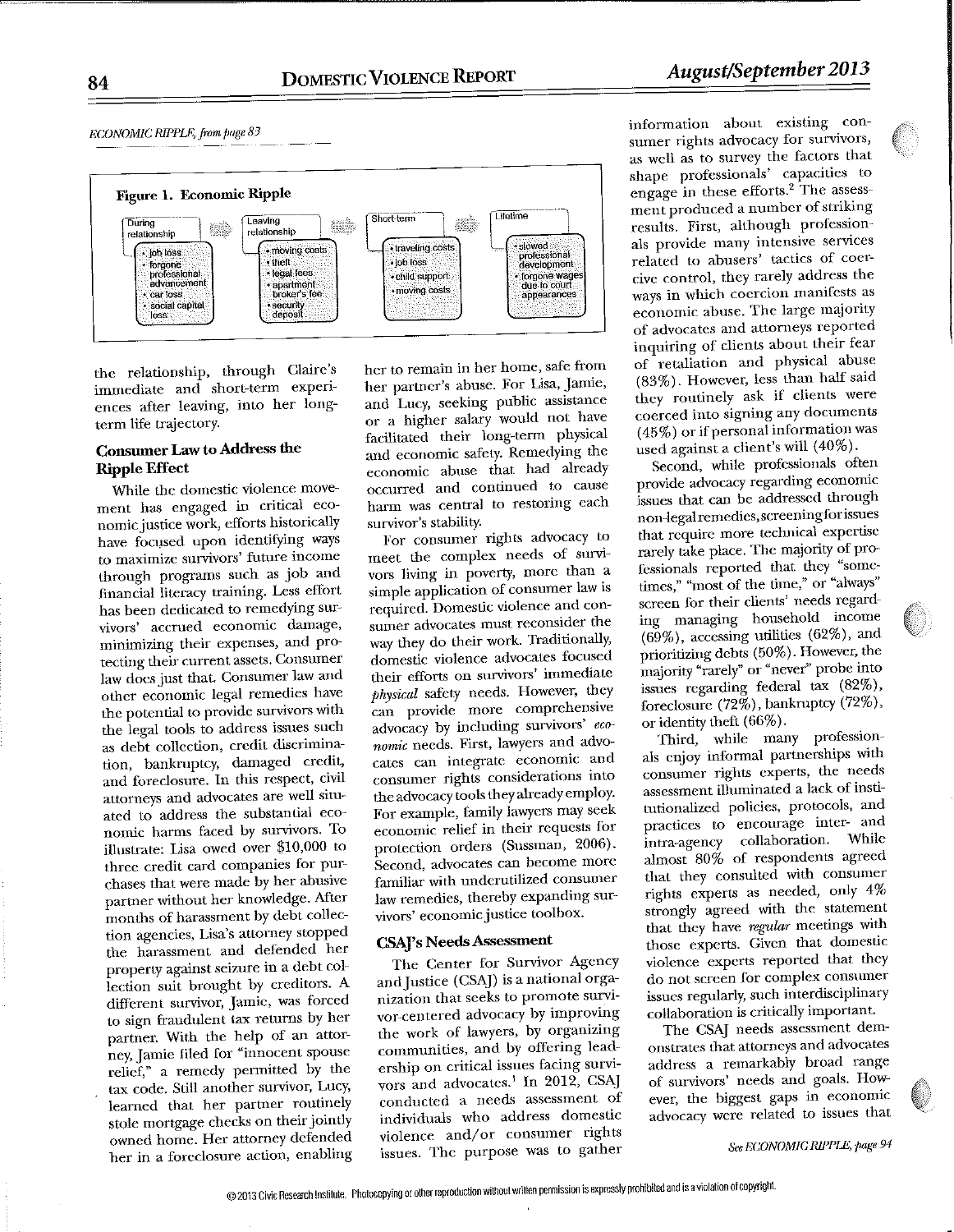#### CELL PHONE DANGERS, from page 93

the Location Privacy Protection Act of 2012 (S. 1223) that would require cornpanics to obtain consumers' consent before tbe companies start collecting location information and also would ban applications that secretly monitor a user's location.7 Currently, the onlyway that survivors and advocates can manage their location being tracked and used against them is to try to stay one step ahead of the abuser, use a combination of guesses and instincts to figure out how the stalker is stalking the victim, and learn as much as the user can about the various ways technology can be used to track someone. Establishing laws that give more contrd of personal location to individual users, ensuring that apps whose sole purpose is to monitor and stalk someone is illegal, and encouraging companies to provide more notice and transparency for their users will go a long way toward ensuring that survivors can stay safer and in more control of their own information.

#### End Notes

1. Additional information on these types of data sharing is available at NNEDV's Safety Net Project resources at www.nnedv.org/sagetynetdocs

2. The exception to this general rule is if the location tracking application is installed by the wireless carrier. Applications that are provided through the wireless carrier can be added by an account holder, ff the victim's phone is part of a family plan or the phone's account holder is the abuser, it is easy for the account bolder to add this location feature onto the victim's phone.

3. An example of this is Facebook's friends of friends' privacy setting that allows friends of friends to see what the user posts. To ensure that only the user's friends see what the user shares, it is important for the user to select "friends" as the privacy option.

4. When doing research on monitoring software, research should be done from a safe device, ff a cell phone or computer is being monitored, doing research on how to remove monitoring software may tip off the abusive person that the survivor knows that she or he is being monitored and is trying to remove the abuser's control.

5. It will also record the time, date and IP address of the abuser when he or she logs into those accounts.

6. CTIA, Best Practices and Guidelines for Location Based Service, Vol. 2.0., March 23, 2010. Available at http://files.clia.org/pdf/CTIA\_LBS\_ Best\_Practices\_Adopted\_03\_10.pdf

Kaofend Lee is a Senior Technology Safety and Communication Specialist at the National Network to End Domestic Violence (NNEDV) in Washington, D.C. She can be reached at kl@nnedv.org.

Erica Olsen is a Senior Technology Saftey & Housing Specialist at NNEDV. She can be reached at co@ nngdv.org. []

#### ECONOMIC RIPPLE, from page 84

demanded in-depth consumer law expertise. Historically, while attorneys and advocates strive to "do it all," a single professional-no matter how seasoned-cannot develop intensive technical knowledge in all aspects of consumer and domestic violence law. Rather, in order to adequately attend to the full scope of survivors' barriers to safety, advocates and attorneys must partner with professionals who are able to lend the requisite expertise.

### Resources for Structural Economic Advocacy Reform

Partnerships between domestic violence and consumer rights advocates and attorneys are critical to achieving the joint goals of physical and economic safety for survivors. Such partnerships require purposeful cross training, networking, and sustained communication. The Consumer Rights for Domestic Violence Survivors Initiative (CRDVSI) is a national project of CSAJ that aims to enhance consumer rights for survivors by building the capacity of, and ballding partnerships between, domestic violence and consumer lawyers and advocates. During the early stages of CRDVSI, we heard frequently of the substantial gaps between domestic violence and consumer law advocates. Our trainings, technical assistance efforts, and focus groups unearthed a lack of coordination on both individual and systemic levels, and a lack of understanding among both domestic violence and consmner law advocates with regard to one another's resources, expertise and capacity. CRDVSI sought to address these gaps by identifying and fostering opportunities for education, capacity building, cross-training, and collaboration. CSAJ recruited lawyers and advocates with expertise in domestic violence, consumer advocacy, or both to participate in focus groups and in-depth interviews regarding the structural challenges to, and resources for, building partnerships. These conversations resulted in the development of a number of tools and projects:

#### \* Domestic Violence and Consumer Issues Screening Tools

1. The Consumer Rights Screen ing Tool for Domestic Violence Advocates and Lawyers (available at http://csaj.org/library/view/con sumer-rights-screening-tool-for-domes tic-violence advocates-and-lawyers) aims to: (1) provide a general overview of common consumer issues with which survivors grapple; and

(2) offer concrete guidance on how to identify these issues in the course of work wifll cfients.

t(

- 2. The Domestic Violence Screening 7bol for Consumer Rights Lawyers (available at http://csaj.org/library/ view/domestic violence-screening-toolfor consumer-lawyers) is intended to assist consumer lawyers in determining who, among their clients, is a survivor of domestic violence in order to enhance legal representation and advocacy.
- Building Partnerships for Consumer Rights Self-Assessment Tool. The Building Partnerships to Enhance Consumer Rights for Domestic Violence Survivors Assessment and Resowrce Guide (available at http://csaj.org/library/ view/building-partnerships-to-enhanceconsumer-rights fox-domestic violencesurv) provides a starting point for attorneys and advocates interested in enhancing consumer rights tor domestic violence survivors. The questions offer advocates an opportunity to assess their organizational and individual capacity for building partnerships. The guide provides ideas and resources to attorneys and advocates interested in building

See ECONOMIC RIPPLE, next page